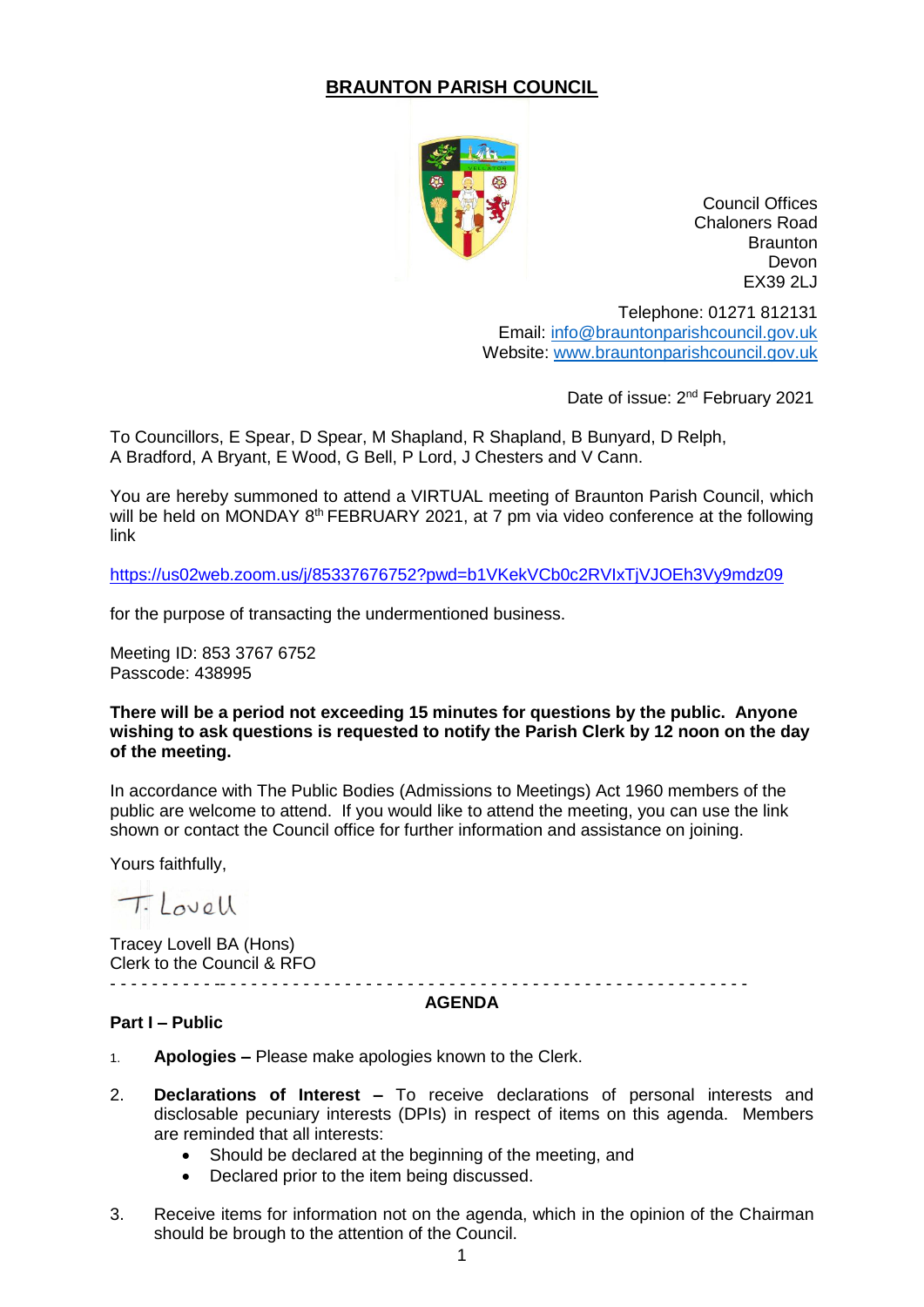4. **Public Participation Period –** Members of the public are permitted to make representations, ask questions and give evidence in respect of any item of business relating to the Parish Council. The period of time which is designated for public participation shall not exceed 15 minutes. Each member of the public is entitled to speak once only in respect of business and shall not speak for more than 3 minutes. A question asked by a member of the public during this period shall not require a response or debate at the meeting.

## 5. **Minutes**

- a) Approve and sign Minutes of the Full Council meeting held on 11<sup>th</sup> January 2021, attached.
- b) Approve and sign Minutes of the Additional Council meeting held on the  $25<sup>th</sup>$ January 2021, attached.
- c) Ratify and adopt Minutes of the Finance and Administration Committee held on the 18<sup>th</sup> January 2021, attached
- 6. **Action Sheet** Note updated action sheet, information attached.

## 7. **Reports from the Devon County Councillor**

## **8. Reports from North Devon Councillors**

9. **Planning –** North Devon Council the determining Authority, has asked for comments from this Parish Council on the following applications (click on the application number to view the Application):

| (a) | 72670 | <b>Proposal:</b> Extension & alterations to dwelling.<br>Location: 4 Quantocks, Braunton, Devon EX33 1DL<br><b>Applicant: Mr &amp; Mrs Cheetham</b>                                                                                                     |
|-----|-------|---------------------------------------------------------------------------------------------------------------------------------------------------------------------------------------------------------------------------------------------------------|
| (b) | 72747 | <b>Proposal:</b> Demolition of existing property and erection of 2no<br>semi-detached dwellings.<br>Location: Land at 25 Pill Gardens, Braunton, Devon, EX33<br>2BE<br><b>Applicant: Mr A Dustan</b>                                                    |
| (c) | 72758 | <b>Proposal:</b> Construction of a live Work Unit-revised scheme to<br>that granted under application 71460.<br><b>Location:</b> The Stables, Saunton Road, Braunton, Devon EX33<br>1HG<br><b>Applicant: Peter Caswell</b>                              |
| (d) | 72778 | Proposal: Variation of condition 2 (approved plans) attached<br>to planning permission 57649 to allow amended design.<br><b>Location:</b> Land adjacent to 86 Velator Bridge, Braunton,<br>Devon EX33 2BG<br><b>Applicant: Green Favero Velator Ltd</b> |
| (e) | 72817 | <b>Proposal:</b> Extension & alterations to dwelling.<br>Location: Corhill, Corilhead Road, Braunton, Devon EX33<br>2EW<br><b>Applicant: Mr &amp; Mrs Nick &amp; Madeline Cooke</b>                                                                     |
| (f) | 72808 | <b>Proposal:</b> Demolition of garage and conservatory and erection                                                                                                                                                                                     |

**Proposal:** Demolition of garage and conservatory and erection of single storey extension. **Location:** 6 South View Close, Braunton EX33 2JX **Applicant:** Mr & Mrs Waghorn